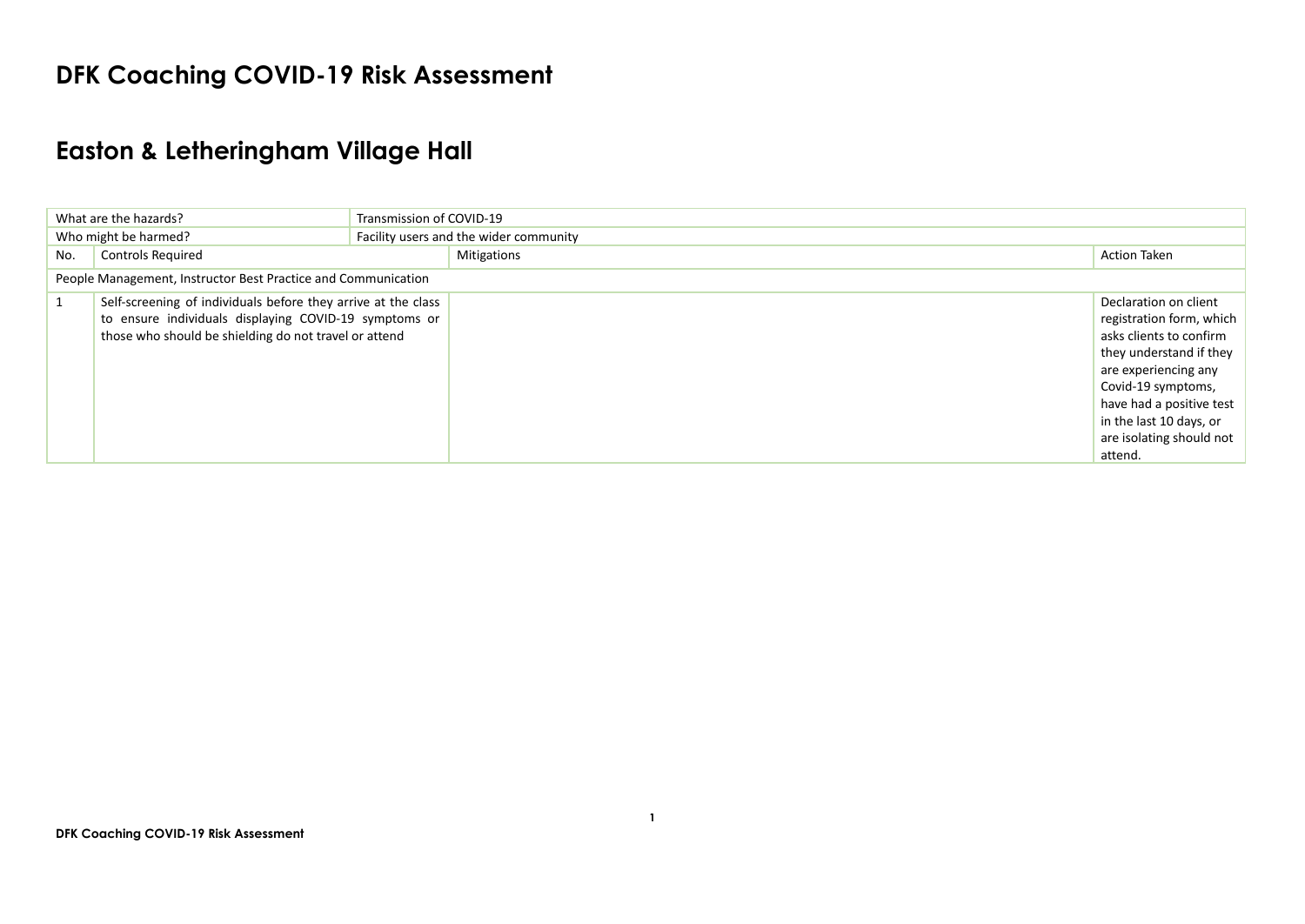| $\overline{2}$ | An assessment of user numbers, space capacities, venue        | Communicate in advance with participants to advise on social distancing requirements. Circulate the guidelines | DFK Coaching has                             |
|----------------|---------------------------------------------------------------|----------------------------------------------------------------------------------------------------------------|----------------------------------------------|
|                | circulation and layout planning to maintain social distancing | prior to arrival.                                                                                              | ascertained that the                         |
|                |                                                               |                                                                                                                | hall is 44 square<br>meters.                 |
|                |                                                               | Social Distancing - Reducing the number of persons on arrival and leaving the venue to comply with the         | The total square                             |
|                |                                                               | 2-metre gap recommended by the Public Health Agency                                                            | footage of the whole                         |
|                |                                                               | https://www.publichealth.hscni.net/news/covid-19-coronavirus                                                   | venue is 125 square                          |
|                |                                                               | https://www.gov.uk/government/publications/covid-19-guidance-on-social-distancing-and-for-vulnerable-peo       | meters.                                      |
|                |                                                               | ple                                                                                                            | Based on 9.29 sqm per                        |
|                |                                                               |                                                                                                                | person ventilation                           |
|                |                                                               | Review class schedules including start & finish times allowing for a minimum of 10-minute gap to clean         | requirements set out by                      |
|                |                                                               | equipment and reduce pinch points of high traffic on entry to class.                                           | UK Government this<br>permits 13 people per  |
|                |                                                               |                                                                                                                | session. However,                            |
|                |                                                               |                                                                                                                | based on social                              |
|                |                                                               |                                                                                                                | distancing, the hall can                     |
|                |                                                               |                                                                                                                | accommodate 11                               |
|                |                                                               |                                                                                                                | people (44sqm / 4m).                         |
|                |                                                               |                                                                                                                | DFK Coaching will<br>therefore cap the       |
|                |                                                               |                                                                                                                | participants at 10                           |
|                |                                                               |                                                                                                                | people while these                           |
|                |                                                               |                                                                                                                | restrictions are in place                    |
|                |                                                               |                                                                                                                | (10 participants plus 1                      |
|                |                                                               |                                                                                                                | instructor)                                  |
|                |                                                               |                                                                                                                |                                              |
|                |                                                               |                                                                                                                |                                              |
|                |                                                               |                                                                                                                | Email to participants<br>prior to session to |
|                |                                                               |                                                                                                                | advise on social                             |
|                |                                                               |                                                                                                                | distance requirements.                       |
|                |                                                               |                                                                                                                | 2 metre spacing to be                        |
|                |                                                               |                                                                                                                | marked out in Hall by                        |
|                |                                                               |                                                                                                                | DFK Coaching prior to                        |
|                |                                                               |                                                                                                                | participants arrival on                      |
|                |                                                               |                                                                                                                | day of session.                              |
|                |                                                               |                                                                                                                | Maximum 11                                   |
|                |                                                               |                                                                                                                | participants (10 plus                        |
|                |                                                               |                                                                                                                | instructor) per session                      |
|                |                                                               |                                                                                                                |                                              |
|                |                                                               |                                                                                                                | Session duration to be                       |
|                |                                                               |                                                                                                                | 55 minutes, with DFK                         |
|                |                                                               |                                                                                                                | Coaching to clean in                         |
|                | DFK Coaching COVID-19 Risk Assessment                         | $\mathbf{2}$                                                                                                   |                                              |
|                |                                                               |                                                                                                                |                                              |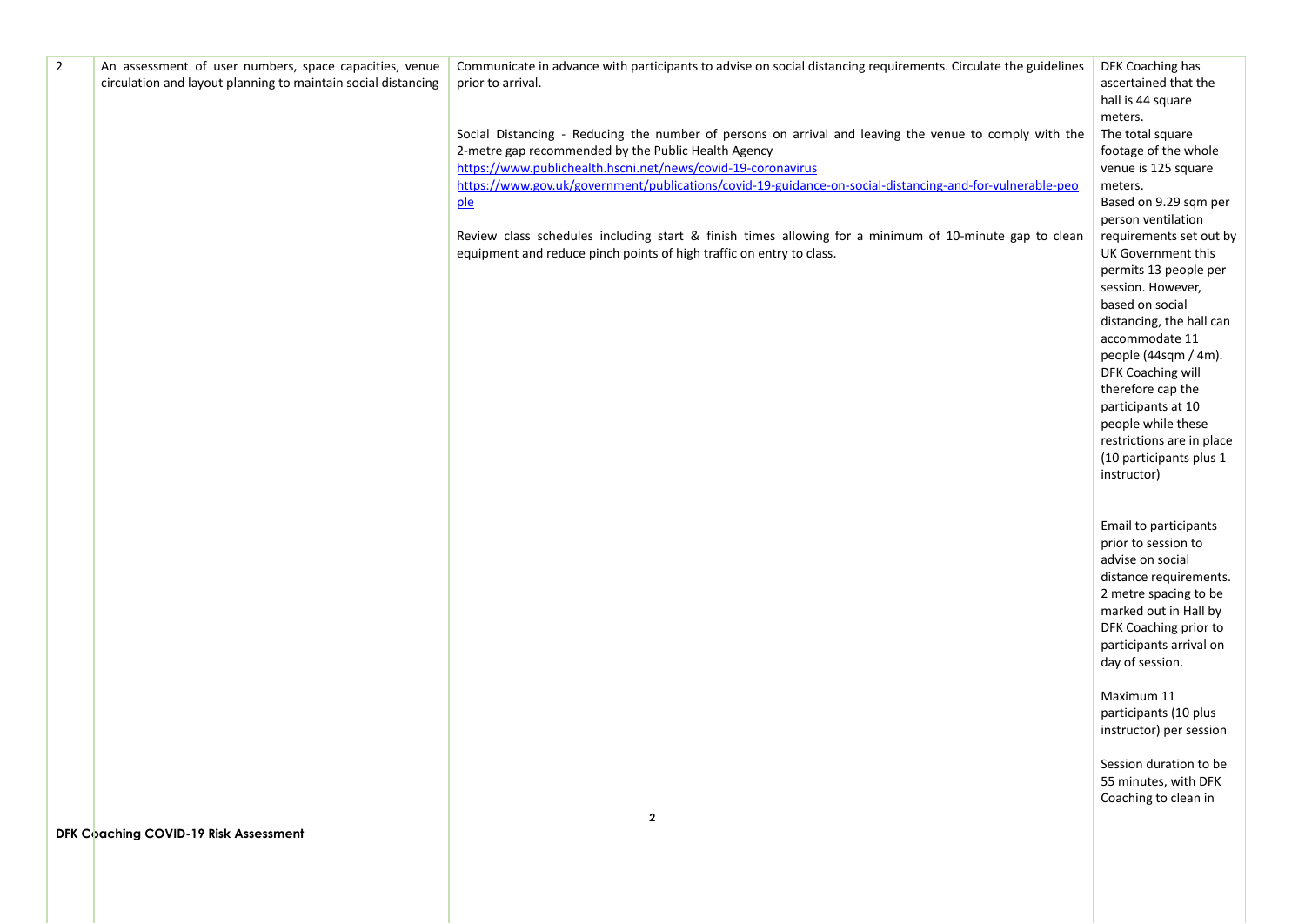|                |                                                                                                               |                                                                                                   | accordance with E&LVH<br>policy following class                                                                                                 |
|----------------|---------------------------------------------------------------------------------------------------------------|---------------------------------------------------------------------------------------------------|-------------------------------------------------------------------------------------------------------------------------------------------------|
|                |                                                                                                               |                                                                                                   | Hand sanitiser and<br>cleaning wipes/spray<br>for equipment provided<br>by DFK Coaching                                                         |
|                |                                                                                                               |                                                                                                   | Participants to enter<br>and exit venue via main<br>doors. 2m social<br>distance to be<br>maintained. Only 1<br>person in toilets at a<br>time. |
|                |                                                                                                               |                                                                                                   | Participants to wear<br>face covering upon<br>arrival. Removing only<br>for duration of session<br>and wearing again on<br>exit                 |
| $\mathbf{3}$   | Communications in place so that all participants are aware<br>of the control measures in place and how to act | Personal belongings should not be brought into class, other than a personal water bottle and keys | A copy of this risk<br>assessment is made                                                                                                       |
|                | appropriately to minimise the risk of transmission of                                                         | Clothing, footwear & jewelry checked                                                              | available on                                                                                                                                    |
|                | COVID-19                                                                                                      |                                                                                                   | www.dfkcoaching.co.uk<br>and participants                                                                                                       |
|                |                                                                                                               |                                                                                                   | advised of where to<br>locate it                                                                                                                |
| $\overline{4}$ | Clear protocols to manage any person who becomes<br>symptomatic at the venue as per government guidelines for |                                                                                                   | Any participant<br>showing symptoms will                                                                                                        |
|                | employers and businesses as the most relevant information                                                     |                                                                                                   | immediately be asked<br>to leave the session                                                                                                    |
|                |                                                                                                               |                                                                                                   | without touching<br>anything, to return                                                                                                         |
|                |                                                                                                               |                                                                                                   | home and isolate/test.                                                                                                                          |
|                |                                                                                                               |                                                                                                   | Results to be notified to<br><b>DFK Coaching</b>                                                                                                |
|                |                                                                                                               |                                                                                                   | Registers and contact                                                                                                                           |
|                |                                                                                                               |                                                                                                   | details of participants<br>to be held by DFK                                                                                                    |
|                |                                                                                                               |                                                                                                   | Coaching at all sessions                                                                                                                        |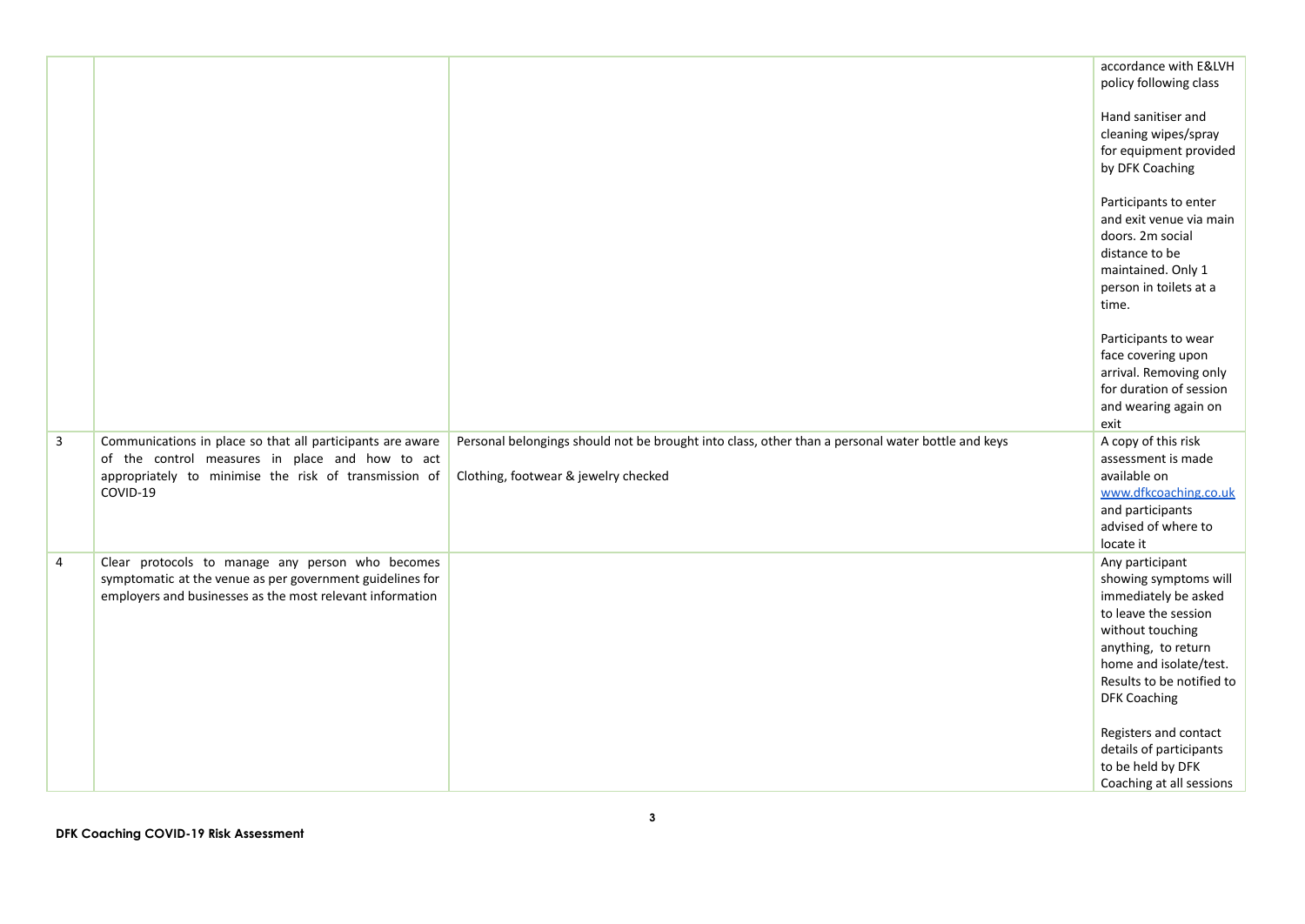| 5 | Outline how participants who are returning to the<br>environment from isolation due to suspected or confirmed<br>cases of COVID-19 or other COVID-19 related reasons<br>should be medically assessed prior to return                              | No participant will return to the class for at least 10 days from the onset of symptoms and they must be at<br>least 7 days with no symptoms. They will not be allowed back to the venue for at least 14 days from the onset<br>of symptoms and will require clearance from the COVID Medical officer before they return                                                                                                                                     | Participants will be<br>asked to resubmit a<br>current and up to date<br>client<br>registration/medical<br>form to DFK Coaching                                                                                                                                                                                                                                                      |
|---|---------------------------------------------------------------------------------------------------------------------------------------------------------------------------------------------------------------------------------------------------|--------------------------------------------------------------------------------------------------------------------------------------------------------------------------------------------------------------------------------------------------------------------------------------------------------------------------------------------------------------------------------------------------------------------------------------------------------------|--------------------------------------------------------------------------------------------------------------------------------------------------------------------------------------------------------------------------------------------------------------------------------------------------------------------------------------------------------------------------------------|
| 6 | Agree a clear position on how participants who are deemed<br>vulnerable or are in a household with vulnerable individuals<br>interact with the environment, which must be in line with<br>government advice on clinically vulnerable individuals. | Clinically extremely vulnerable individuals or those continuing to live with anyone deemed clinically extremely<br>vulnerable should not be engaged in the class environment in line with current government advice.<br>Participants deemed 'clinically extremely vulnerable' should continue to follow government advice. This<br>currently includes maintaining 'shielding' and therefore, should not return to organised exercise outside of the<br>home. | Copy of risk assessment<br>made available at<br>www.dfkcoaching.co.uk                                                                                                                                                                                                                                                                                                                |
| 8 | Ensuring class session plans are designed to minimise the<br>injury and illness risk/NHS burden as a priority<br>consideration                                                                                                                    | Limit where possible movement outside of the spacing guidance for classes.                                                                                                                                                                                                                                                                                                                                                                                   | All participants to<br>complete a client<br>registration/medical<br>form for DFK Coaching<br>prior to session in order<br>for exercises to be<br>appropriate for<br>participants<br>Each participant to<br>remain on own mat and<br>no sharing of<br>equipment between<br>participants<br>All equipment and<br>surrounding floor space<br>to be cleaned at the<br>end of the session |
| 9 | Should a known or suspected COVID-19 case occur in the<br>exercise environment or an individual be identified as a<br>contact of a known case the individual/s in question should<br>be placed in isolation and follow the PHE guidelines.        | Any participant who may become symptomatic whilst at the class should leave the venue immediately without<br>touching anything and without coming into close contact with anyone.<br>If they are clinically unstable, they will be isolated in a separate room and medical assistance called for. Venue<br>to be notified to ensure the isolation room to be cleaned after use.                                                                              | Should the participant<br>be clinically unstable<br>they will be isolated<br>and asked to sit on the<br>front garden bench and<br>medical assistance<br>called for. E&LVH to be<br>notified of this by DFK<br>Coaching as soon as<br>reasonably practicable                                                                                                                          |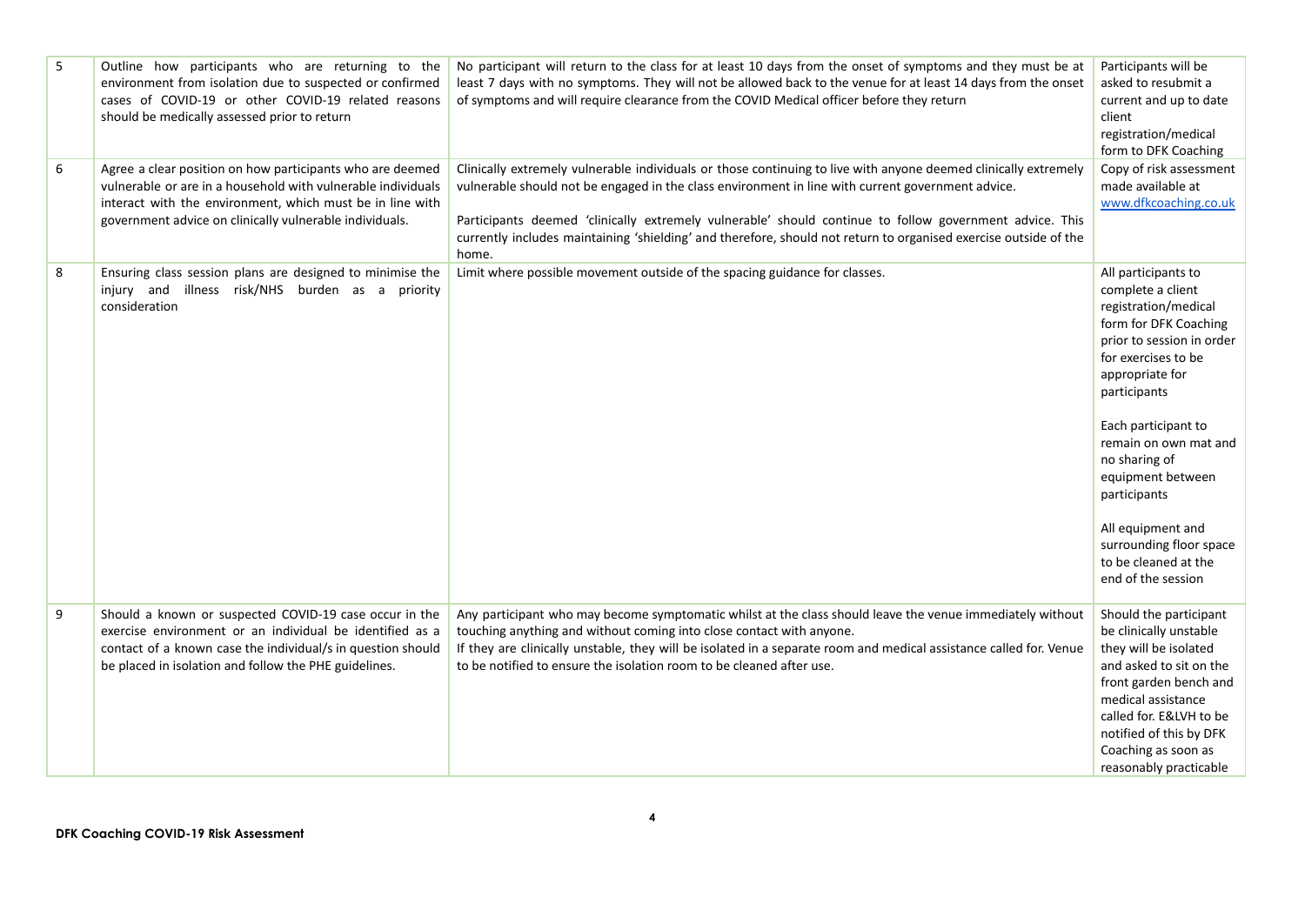| 10 | Put in place an off-site booking system, either online or via<br>phone/email. Avoid cash transactions.                                                     | Plan to solicit and maintain records of your participant attendance, - to be maintained for 21 days for track and<br>trace purposes and then destroyed if not required.                                                                                                                                                                                                                                                                                                                                                                     | All bookings must be<br>made, and paid for, in<br>advance via the online<br>booking system<br>available at<br>www.dfkcoaching.co.uk<br>Registers of all sessions<br>held by DFK Coaching<br>for 21 days for NHS<br>track and trace and<br>destroyed securely<br>after this time |
|----|------------------------------------------------------------------------------------------------------------------------------------------------------------|---------------------------------------------------------------------------------------------------------------------------------------------------------------------------------------------------------------------------------------------------------------------------------------------------------------------------------------------------------------------------------------------------------------------------------------------------------------------------------------------------------------------------------------------|---------------------------------------------------------------------------------------------------------------------------------------------------------------------------------------------------------------------------------------------------------------------------------|
|    | <b>Buildings and Venues</b>                                                                                                                                |                                                                                                                                                                                                                                                                                                                                                                                                                                                                                                                                             |                                                                                                                                                                                                                                                                                 |
| 11 | Assess ventilation in the building (natural and mechanical)<br>and take appropriate measures to maximise ventilation and<br>minimise risk of transmission. | A target ventilation rate of 201/s/p is advised for facilities. This can either be attained through adjustments to<br>ventilation systems themselves, or by controlling numbers (based on 100sqft per person, net usable indoor<br>space available to members to use, including changing rooms) and using natural ventilation.<br>Ventilation systems should provide 100% fresh air and not recirculate air from one space to another.<br>Increasing the existing ventilation rate by fully opening dampers and running fans on full speed. | Maximum participants<br>in hall limited to 11 (10<br>plus Instructor)<br>The hall has an air<br>recirculation system,<br>not a fresh air system.<br>Therefore the units will                                                                                                    |
|    |                                                                                                                                                            | Operating the ventilation system 24 hours a day.<br>Increase the frequency of filter changes.                                                                                                                                                                                                                                                                                                                                                                                                                                               | be set to the lowest<br>setting and the rear<br>window opened for                                                                                                                                                                                                               |
|    |                                                                                                                                                            | In the absence of known ventilation rates, a carbon dioxide sensor shall be used as a surrogate indicator to<br>switch on additional mechanical ventilation or open windows.                                                                                                                                                                                                                                                                                                                                                                | fresh air. This has been<br>advised by E&LVH<br>heating engineers.                                                                                                                                                                                                              |
|    |                                                                                                                                                            | Where no air conditioning is fitted ensure the room is well ventilated and allow more time between classes to<br>allow fresh air to circulate                                                                                                                                                                                                                                                                                                                                                                                               | All windows which can<br>be opened at E&LVH in<br>the hall will be opened<br>to allow for adequate<br>ventilation.                                                                                                                                                              |
| 12 | Assess the maximum occupancy of your class                                                                                                                 | Limit online bookings in line with occupancy rates<br>Communicate with participants the reason for limited numbers in advance of class                                                                                                                                                                                                                                                                                                                                                                                                      | Participant numbers<br>capped at 11 (10 plus<br>instructor)                                                                                                                                                                                                                     |
|    |                                                                                                                                                            | Where possible / allowed, mark the floor with temporary areas defining required space                                                                                                                                                                                                                                                                                                                                                                                                                                                       |                                                                                                                                                                                                                                                                                 |
| 13 | Check the venue has a deep cleaning strategy to minimise<br>COVID-19 transmission risk                                                                     | Check the strategy with the venue                                                                                                                                                                                                                                                                                                                                                                                                                                                                                                           | E&LVH has its own<br>Covid-19 risk<br>assessment, a copy of<br>which can be obtained                                                                                                                                                                                            |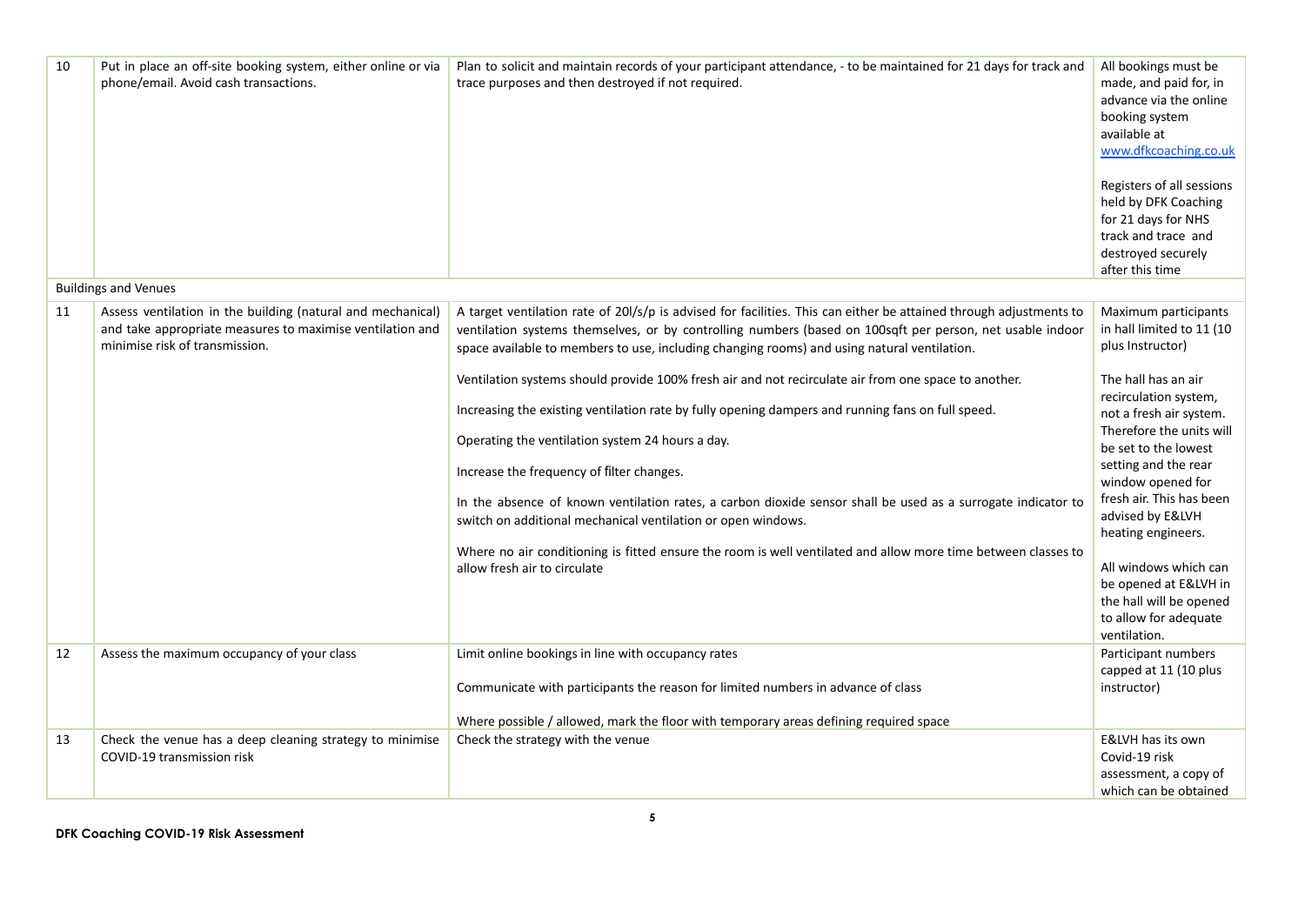|    |                                                                                                                                              |                                                                                                                                                                                                                                      | from DFK Coaching if<br>required. All hirers of<br>the hall are required to<br>clean touch points as<br>per the risk assessment<br>using the cleaning<br>station provided at<br>E&LVH                                                   |
|----|----------------------------------------------------------------------------------------------------------------------------------------------|--------------------------------------------------------------------------------------------------------------------------------------------------------------------------------------------------------------------------------------|-----------------------------------------------------------------------------------------------------------------------------------------------------------------------------------------------------------------------------------------|
| 14 | Check the venue has a daily cleaning strategy to minimise<br>COVID-19 transmission risk                                                      | Have in place appropriate cleaning policy for toilets in between each use and classes                                                                                                                                                | All hirers of the hall are<br>required to clean touch<br>points as per the risk<br>assessment using the<br>cleaning station<br>provided at E&LVH                                                                                        |
| 15 | Check the venue has a high-frequency touchpoint cleaning<br>strategy to minimise COVID-19 transmission risk and how<br>you will keep records | Frequently cleaning and disinfecting objects and surfaces that are touched regularly particularly in areas of<br>high use such as door handles, light switches, reception area using appropriate cleaning products and methods       | All hirers of the hall are<br>required to clean touch<br>points as per the risk<br>assessment using the<br>cleaning station<br>provided at E&LVH                                                                                        |
| 16 | Assess if spaces can be allocated between car park bays to<br>minimise risk                                                                  | Communicate with participants the need to park away from others wherever possible                                                                                                                                                    | There is no allocated<br>parking at E&LVH.<br>Parking is available in<br>the village car park, or<br>on the roadside outside<br>the venue<br>Email to participants<br>prior to session to<br>advise on social<br>distance requirements. |
| 17 | Ensure accesses, exits, passage, main room and stairways<br>are safe, unobstructed, and accessible                                           | Ensure there is a 2 metre social distancing allowance outside of classroom and signposted<br>Ensure there is a 1-way system in place to avoid pinch points and areas of high traffic (1 entry point/ 1 exit<br>point where possible) | Email to participants<br>prior to session to<br>advise on social<br>distance requirements.                                                                                                                                              |
|    |                                                                                                                                              | Check all furniture and equipment is neatly stored<br>Sufficient cleaning equipment available to wipe fitness equipment (such as bikes) after each class                                                                             | It is not possible to<br>attain a safe one way<br>system due to layout of<br>the venue. To<br>counteract this, only<br>one class will be                                                                                                |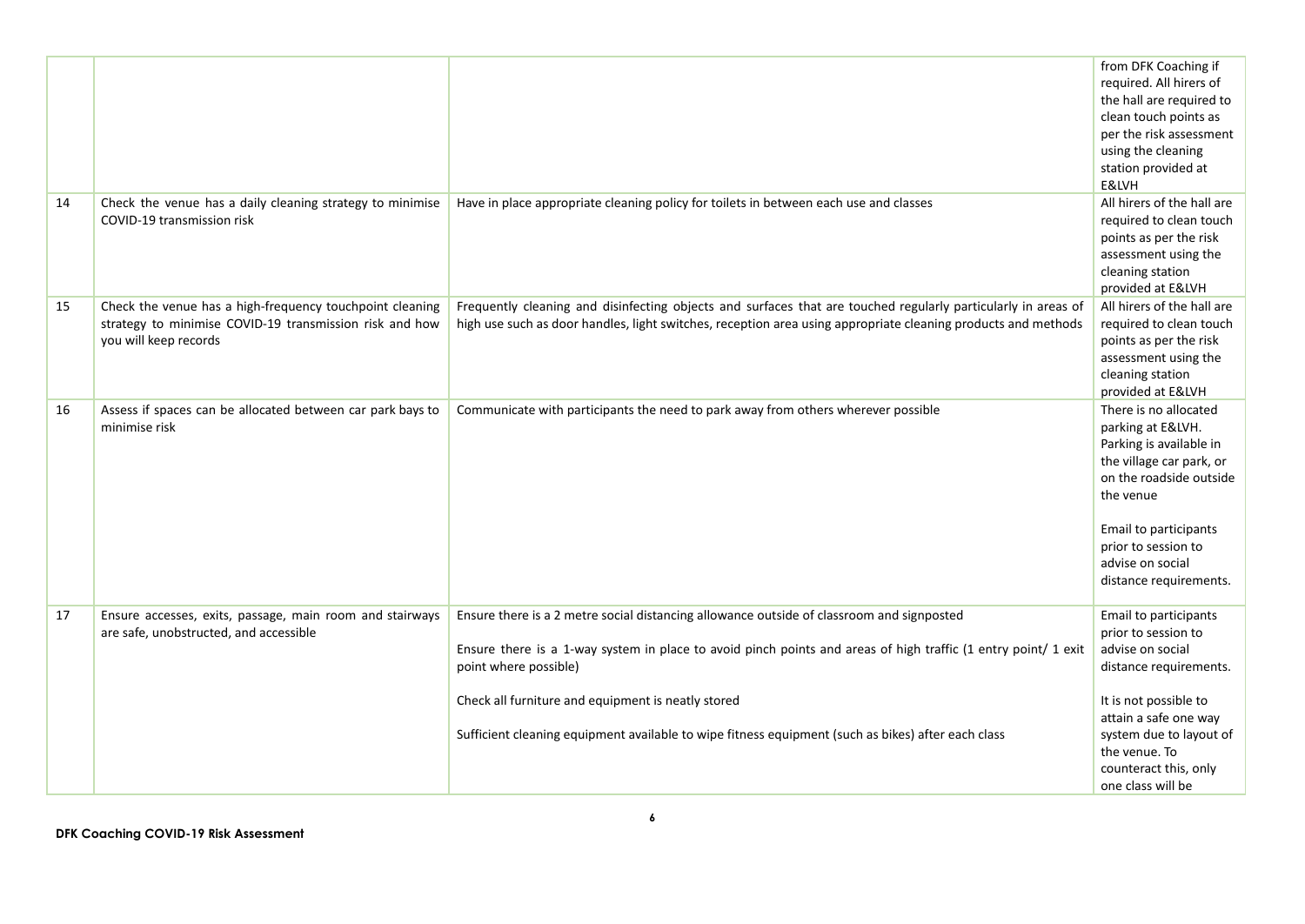|    |                                                             |                                                                        | running so as to          |
|----|-------------------------------------------------------------|------------------------------------------------------------------------|---------------------------|
|    |                                                             |                                                                        | minimise contact.         |
| 18 | Review emergency exits and access in the event of an        | Ensure exits are clearly marked                                        | DFK Coaching to check     |
|    | emergency                                                   | that there is clear access to doors and that they are not locked       | all exits are clear prior |
|    |                                                             |                                                                        | to the start of each      |
|    |                                                             | Review if the premises are accessible to the emergency services        | session                   |
| 19 | Understand venue requirements in relation to changing       | Are there changing facilities for both male & females' attendees?      | Toilets are open,         |
|    | room usage                                                  |                                                                        | however with a one        |
|    |                                                             | Are they open? Or are there social distancing measures in place        | person occupancy          |
|    |                                                             |                                                                        | policy in place           |
|    |                                                             | Signage for social distancing and hand cleaning                        |                           |
|    |                                                             |                                                                        | Participants should       |
|    |                                                             |                                                                        | arrive ready for the      |
|    |                                                             |                                                                        | session                   |
| 20 | Kitchen spaces are not to be used                           | Ensure participants bring their own water                              | Kitchen facilities are    |
|    |                                                             |                                                                        | not open for              |
|    |                                                             |                                                                        | participants and          |
|    |                                                             |                                                                        | participants should       |
|    |                                                             |                                                                        | bring their own water     |
|    |                                                             |                                                                        | to the session            |
|    | <b>Hygiene and Cleaning</b>                                 |                                                                        |                           |
| 21 | Provision of hand washing facilities with warm water, soap, | See hand washing guidance.                                             | Hand sanitiser will be    |
|    | disposable towels, and bin.                                 |                                                                        | made available for        |
|    |                                                             | https://www.nhs.uk/live-well/healthy-body/best-way-to-wash-your-hands/ | participants to use       |
|    |                                                             |                                                                        |                           |
|    |                                                             |                                                                        | Participants should       |
|    |                                                             |                                                                        | endeavour not to use      |
|    |                                                             |                                                                        | the hall's facilities     |
|    |                                                             |                                                                        | where possible.           |
|    |                                                             |                                                                        | However should this be    |
|    |                                                             |                                                                        | required the touch        |
|    |                                                             |                                                                        | points will be cleaned    |
|    |                                                             |                                                                        | at the end of the         |
|    |                                                             |                                                                        | session by DFK            |
|    |                                                             |                                                                        | Coaching.                 |
| 22 | Provision of suitable wipes hand sanitiser in locations     | Participants to be encouraged to carry their own sanitisers with them  | E&LVH has hand            |
|    | around the facility to maintain frequent hand sanitisation. |                                                                        | sanitiser stations at the |
|    |                                                             |                                                                        | main entrance, as well    |
|    |                                                             |                                                                        | as at the cleaning        |
|    |                                                             |                                                                        | station in the hall.      |
|    |                                                             |                                                                        | However a portable        |
|    |                                                             |                                                                        | sanitiser dispenser will  |
|    |                                                             |                                                                        | be made available         |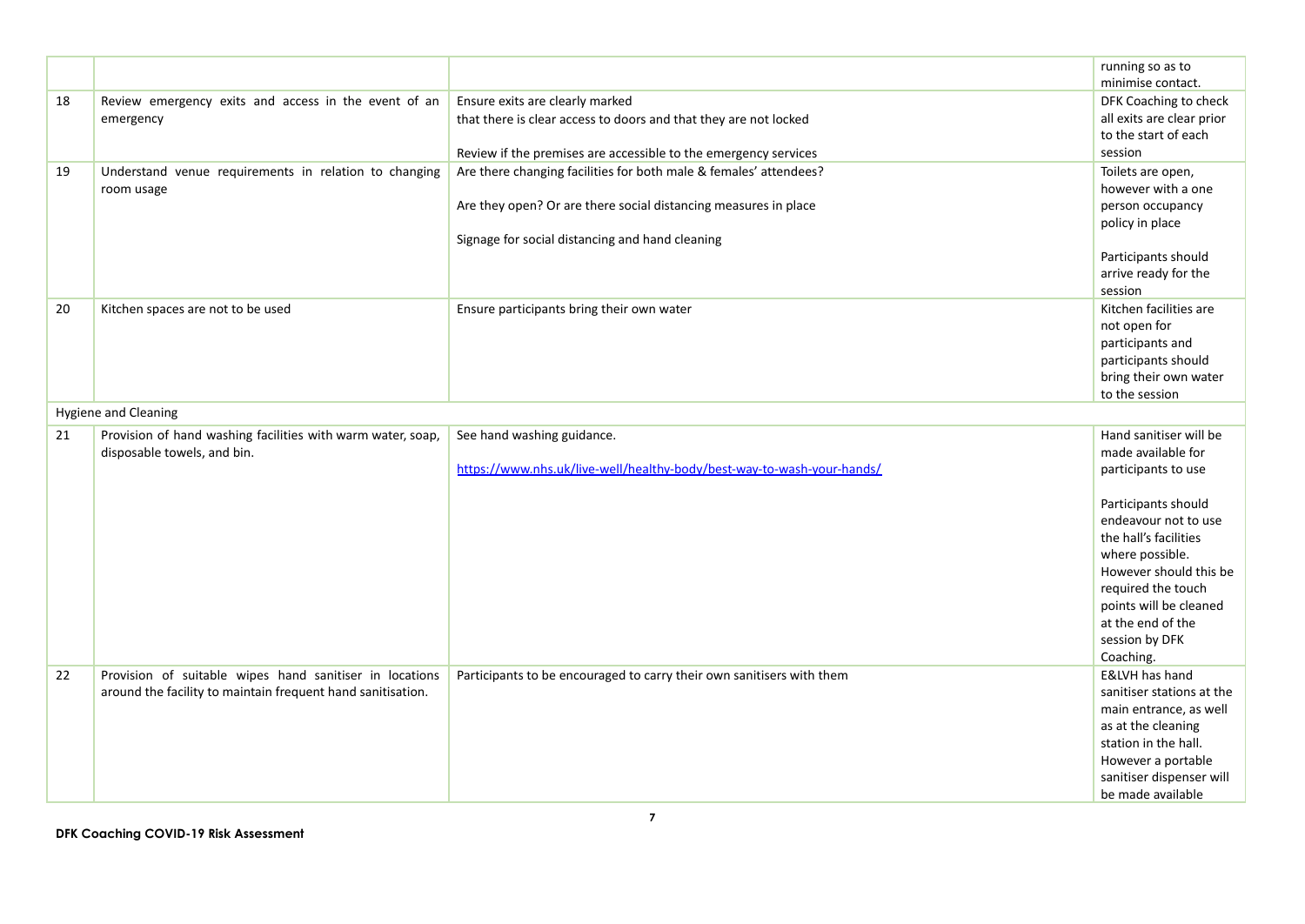|     |                                                                                                                                                                                                                                                    |                                                                                                                          | within the hall by DFK                                                                                                                                                                                                       |
|-----|----------------------------------------------------------------------------------------------------------------------------------------------------------------------------------------------------------------------------------------------------|--------------------------------------------------------------------------------------------------------------------------|------------------------------------------------------------------------------------------------------------------------------------------------------------------------------------------------------------------------------|
|     |                                                                                                                                                                                                                                                    |                                                                                                                          | Coaching                                                                                                                                                                                                                     |
| 23  | Only essential items of equipment to be used as per EMD                                                                                                                                                                                            | Check if equipment is in good repair                                                                                     | Participants to bring                                                                                                                                                                                                        |
|     | UK guidelines. All equipment before and after use to be                                                                                                                                                                                            |                                                                                                                          | their own mat and                                                                                                                                                                                                            |
|     | cleaned                                                                                                                                                                                                                                            | Check if equipment is suitable for its intended use and, required, limit use where possible                              | equipment to session                                                                                                                                                                                                         |
|     |                                                                                                                                                                                                                                                    | Ensure equipment is cleaned after contact with antibacterial wipes/cleaning product                                      | wherever possible                                                                                                                                                                                                            |
|     |                                                                                                                                                                                                                                                    |                                                                                                                          | Participants to take<br>responsibility for the<br>cleaning and suitability<br>of their own equipment<br>for the session<br>Where it is not possible                                                                          |
|     |                                                                                                                                                                                                                                                    |                                                                                                                          | for a participant to<br>bring their own<br>equipment, a mat and<br>other items of small<br>equipment can be<br>provided for use during<br>a session by DFK<br>Coaching. This will be<br>cleaned at the end of<br>the session |
|     | What are the hazards?                                                                                                                                                                                                                              | Other venue hazards to be considered after temporary closure such as Legionnaire's Disease, fire, electrical safety etc. |                                                                                                                                                                                                                              |
|     | Who might be harmed?<br>Facility users                                                                                                                                                                                                             |                                                                                                                          |                                                                                                                                                                                                                              |
| No. | <b>Controls Required</b>                                                                                                                                                                                                                           | Mitigations                                                                                                              | <b>Action Taken</b>                                                                                                                                                                                                          |
|     | Venue Preparation                                                                                                                                                                                                                                  |                                                                                                                          |                                                                                                                                                                                                                              |
| 24  | Check with the venue as to the risk of Legionnaire's disease<br>and if necessary, work has been done to make your water<br>supply safe for users                                                                                                   |                                                                                                                          | Participants to bring<br>own water to drink                                                                                                                                                                                  |
| 25  | Check with the venue that routine maintenance has not<br>been missed and certification is up to date (e.g. Gas safety,<br>Electrical Safety and Portable Appliance Testing, Fire Safety,<br>Lifts and Heating - Ventilation and Air Conditioning). |                                                                                                                          | E&LVH have confirmed<br>they are up to date<br>with safety tests that<br>apply. They do not<br>provide electrical<br>equipment for use. DFK<br>Coaching does not<br>bring electrical                                         |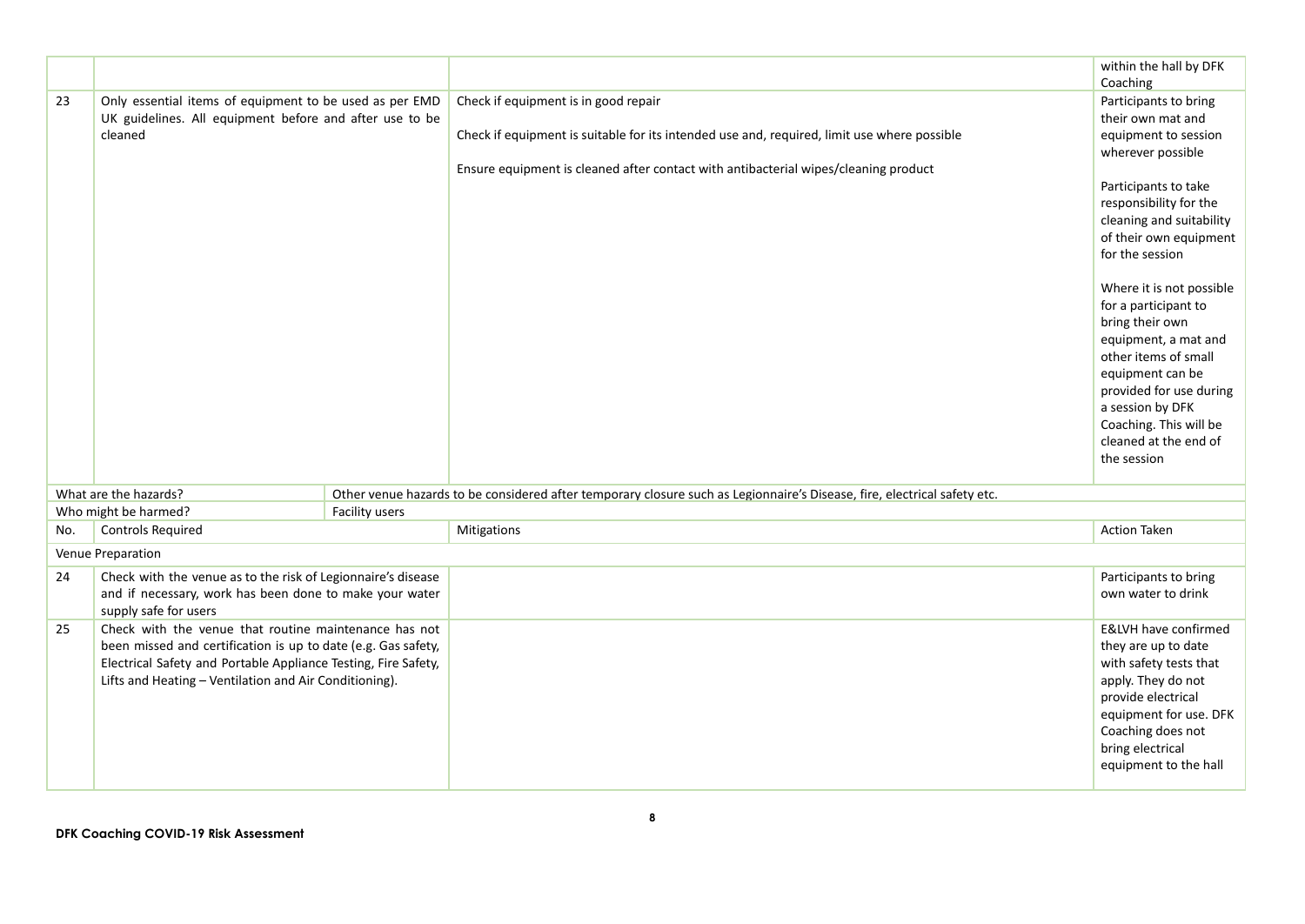|    |                                            |                                                                                                                                                                                                                                                                       | Fire equipment<br>certificates are<br>displayed in the lobby.                                       |
|----|--------------------------------------------|-----------------------------------------------------------------------------------------------------------------------------------------------------------------------------------------------------------------------------------------------------------------------|-----------------------------------------------------------------------------------------------------|
| 26 | Re-check the fire procedures for the venue | Plan an escape route and meeting point that respects social distancing measures?<br>Informed the class of any hall fire procedures including escape routes & meeting points<br>Easy access to the register or list of those attending the class                       | Fire exits will be lit by<br>DFK Coaching whilst<br>sessions are running<br>The fire assembly point |
|    |                                            | If you are using a public building e.g. a school, leisure centre etc. know where the nearest fire bell is sited so<br>you can alert others                                                                                                                            | is located in the front<br>garden, and indicated<br>by the sign.                                    |
|    |                                            | Check fire extinguishers are accessible, of the correct type & maintained and if training is required<br>Inform participants that they must not try to extinguish a fire themselves unless they are an appointed person,<br>and that you must be informed immediately | Participants will follow<br>the E&LVH plan and fire<br>escape meeting points                        |
|    |                                            |                                                                                                                                                                                                                                                                       | Social distancing to be<br>maintained                                                               |
| 27 | Electrical & other equipment               | Ensure you aware of the light switches, including emergency lights                                                                                                                                                                                                    | Participants to bring<br>own equipment where                                                        |
|    |                                            | Check plugs and sockets and own equipment is in working order                                                                                                                                                                                                         | possible                                                                                            |
|    |                                            | Provide own head mic                                                                                                                                                                                                                                                  | <b>E&amp;LVH</b> to maintain                                                                        |
|    |                                            | Participants to bring their own equipment where possible, no equipment to be shared within a class.                                                                                                                                                                   | electrical equipment,<br>plugs and sockets of the<br>hall                                           |

| What are the hazards? |                          | Vital first aid equipment is not available when needed. First aiders do not have adequate PPE to carry out first aid when required. |                    |                                                                                                                                           |
|-----------------------|--------------------------|-------------------------------------------------------------------------------------------------------------------------------------|--------------------|-------------------------------------------------------------------------------------------------------------------------------------------|
|                       | Who might be harmed?     | First aiders, facility users                                                                                                        |                    |                                                                                                                                           |
| No.                   | <b>Controls Required</b> |                                                                                                                                     | <b>Mitigations</b> | <b>Action Taken</b>                                                                                                                       |
|                       | First Aid                |                                                                                                                                     |                    |                                                                                                                                           |
| 28                    |                          | Check that your first aid kits are stocked and accessible during all activity                                                       |                    | DFK Coaching has an<br>up to date first aid kit,<br>suitable for the<br>session and will<br>ensure it is accessible<br>during the session |